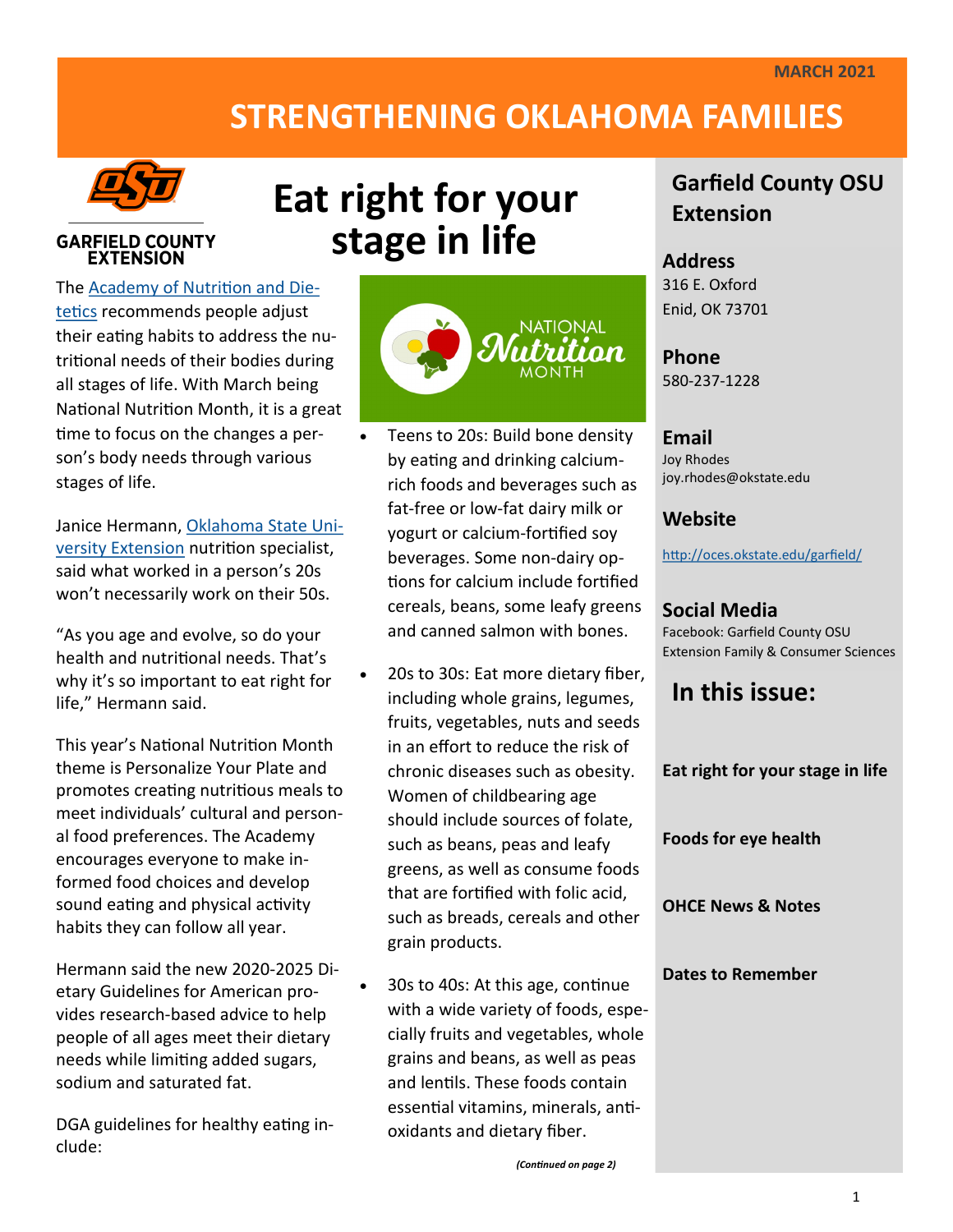#### **STRENGTHENING OKLAHOMA FAMILIES**

#### *(Continued from page 1)*

• 40s to 50s: Continue incorporating regular physical activity. This is important because the body is changing due to fluctuating hormones and slowing metabolism. In addition, fine tune your healthful eating habits. Limit foods and beverages with added sugars, salt and saturated fats.

- - - - -

• 60s and beyond: A variety of protein-rich foods are a must to maintain bone strength in this stage of life. Try to incorporate strength-building activities to help maintain muscle. Good sources of protein include seafood, lean cuts of meat,

eggs, beans, tofu and nuts. Animal-based protein foods also provide vitamin B12, which can be a concern for older adults. Check with your healthcare provider about a vitamin B12 supplement.

National Nutrition Month was initiated in 1973 as a week-long observance. It became a month-long observance in 1980 in response to the growing interest in nutrition.



# Foods for Eye Health

Do your eyes have all the nutrients they need to help prevent cataracts, macular degeneration, glaucoma and other sight woes? Read on to learn about some of the top foods to promote eye health. But don't count on popping a pill to reduce your risk! To get these nutrients — your best sources of vitamins, minerals and antioxidants are from whole foods, since it may be a combination of nutrients within that provide these benefits.

#### Kale: See the Light

This leafy green is a source of lutein and zeaxanthin, which are related to vitamin A and beta-carotene, and may help protect eye tissues from sunlight damage and reduce the risk of eye changes related to aging. Other good sources of these nutrients include dark green leafy vegetables such as collard greens, turnip greens and spinach, broccoli, peas, kiwi, red grapes, yellow squash, oranges, corn, papaya and pistachios. Your body needs fat to absorb lutein and zeaxanthin, so be sure to eat them with a bit of unsaturated fat such as a drizzle of olive oil or a few slices of avocado. And kale also contains vitamin C and beta-carotene, other eye-friendly nutrients.

Sweet Potatoes: The Color of Health

Beta-carotene gives these tubers their orange color. Your body converts beta-carotene to vitamin A, a nutrient that helps prevent dry eyes and night blindness. Sweet potatoes not your favorite? For betacarotene, try other deep orange foods, such as carrots and butternut squash, plus dark green foods including spinach and collard greens. Liver, milk and eggs are also sources of vitamin A.

And, similar to lutein and zeaxanthin, beta-carotene and vitamin A are absorbed best when eaten with a little healthy fat such as olive oil.

Strawberries: Help You "C" Better

Fresh, juicy strawberries are a good thing for your eyes, and contain plenty of vitamin C, which is an antioxidant that may help lower your risk of cataracts. Also, be sure to load up your plate with other vitamin C-rich foods including bell peppers, broccoli, citrus (such as orange and grapefruit) and cantaloupe.

Healthy Fats: Include sources of Omega-3s

Besides helping with the absorption of certain nutrients, some healthy fats also contain omega-3s. Salmon is an excellent source of omega-3 fatty acids, which may be beneficial for eye health. Include salmon or other types of fatty fish two to three times per week. Other foods that include this type of healthy fat are walnuts (which also contain eye-healthy vitamin E), flax and chia seeds.

*Reviewed by Sarah Klemm, RDN, CD, LDN https://www.eatright.org/ health/wellness/preventing-illness/5-top-foods-for-eye-health*

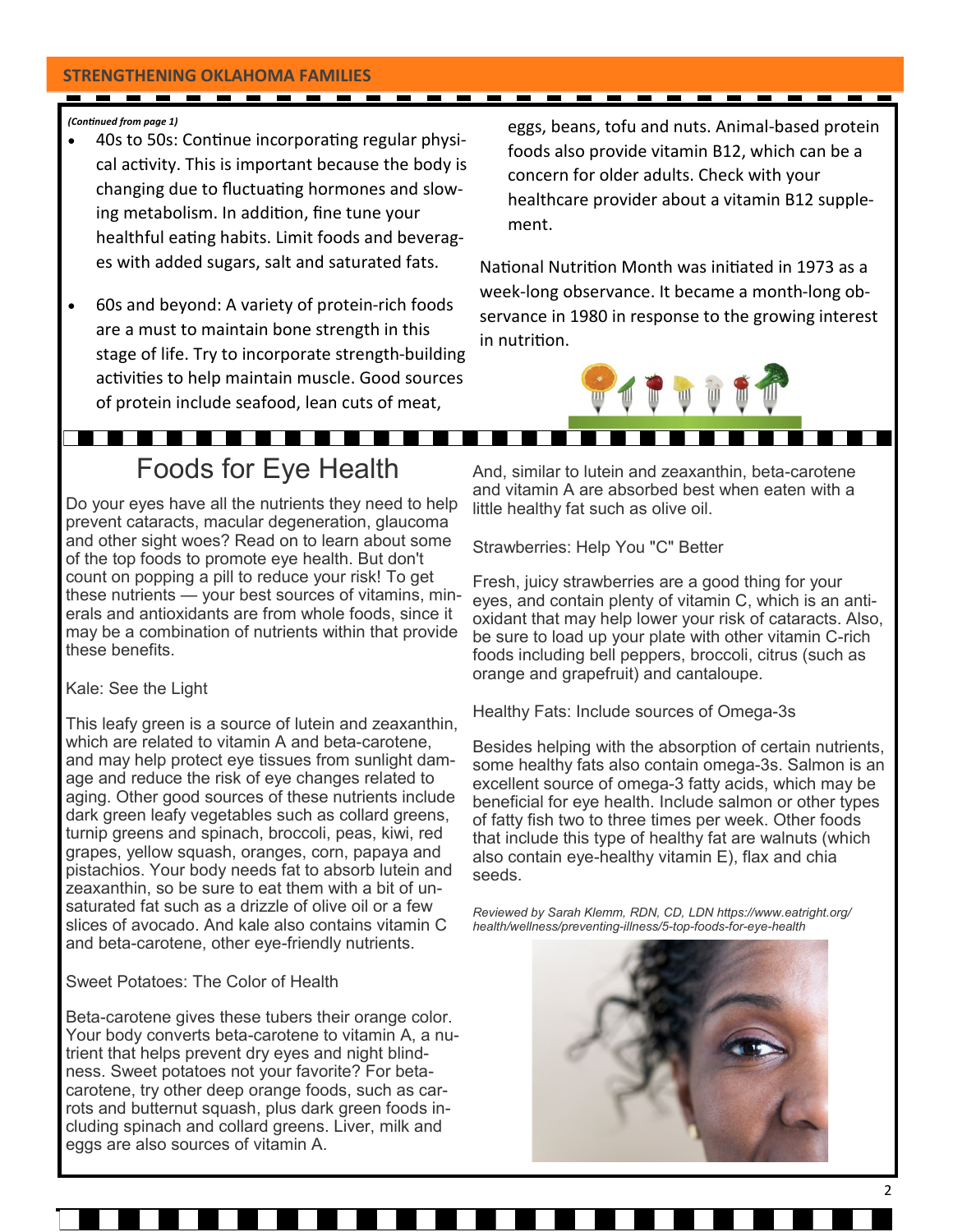# OHCE News & Notes

### **Chalk Paint Class**

A class using Chalk Paint to refinish a piece of furniture will be held March 30th . You will need to bring a piece that you can carry in by yourself. The cost will be \$18 with primer, paint, brush, and finishing sealer furnished. Paint colors will be available for selection that evening. For special requests come by and select your color on the chip chart. Class will be held Tuesday March 30 from 4-8 p.m. You must enroll by March 23rd to reserve your place.



### **EXERCISE FOR LIFE**

A new class of Exercise for Life starts Monday, March 15th through Friday, April 23rd. Classes will be held each Monday, Wednesday and Friday from 8:30-9:30 a.m. (No class will be held Friday March 26 due to a scheduled meeting). Cost is \$20 for all sessions. We will work on flexibility, stamina, balance and strength building. Fridays will be a gentle chair yoga session. All moves/exercises can be modified for any person and their current ability. Call if you have any questions and will be glad to assist. Please call (580) 237-1228 and register by March 12.



### **OHCE Board Meeting**

The Garfield County OHCE Executive Board will met Monday March 1st, at 9:30 am in the OSU Conference Room. Please be pre-



pared to share your committee's ideas and upcoming plans. We will have an April Board meeting April 5th, at 9:30 am and the Spring OHCE County meeting is scheduled for Tuesday March 20th at 6:30 p.m.

### **April Leader Lesson**

The Leader Lesson for your April meeting will be held Wednesday, March  $24^{th}$ , 2 p.m. at the Garfield County OSU Extension Conference Room. Our topic is "Sheet Pan Meals". Covered during the lesson will be some basic ideas for this simple, easy to prepare, one dish meal. Invite a guest/potential OHCE member to this educational lesson. Samples will be served at the conclusion of the lesson.

### **Walk With Ease**

A Walking class will begin Monday, March 22nd at 5:15 PM and held each Monday and Wednesday through April 28<sup>th</sup>. Classes will begin with a short lesson, warmup, stretching and then walking starting with 10 minutes. The goal is to increase each week and that will be at each person's discretion and ability. All of these movements/stretches are recommended by the Arthritis Association and will follow these guidelines. Classes will be held at the Crosslin Walking Trail. Enter from Purdue Street traveling south, we will meet at the  $2^{nd}$  covered picnic area for the first meeting. Cost is \$10 for materials and instruction. Please sign up by calling (580) 237-1228 by March 17th so that materials can be prepared.

This newsletter is published monthly by the Garfield County OSU Extension Center and is one way of communicating educational information. Reference to commercial products or trade names is made with the understanding that no discrimination is intended and no endorsement is implied.

az flodes

**Joy Rhodes Extension Educator, FCS/4-H Youth Dev.** 

Oklahoma State University, as an equal opportunity employer, complies with all applicable federal and state laws regarding non-discrimination and affirmative action. Oklahoma State University is committed to a policy of equal opportunity for all individuals and does not discriminate based on race, religion, sex, color, national origin, marital status, sexual orientation, gender identity/expression, disability, or veteran status with regard to employment, educational programs and activities, and/or admissions. For more information, visit [https:///eeo.okstate.edu](https://eeo.okstate.edu/)